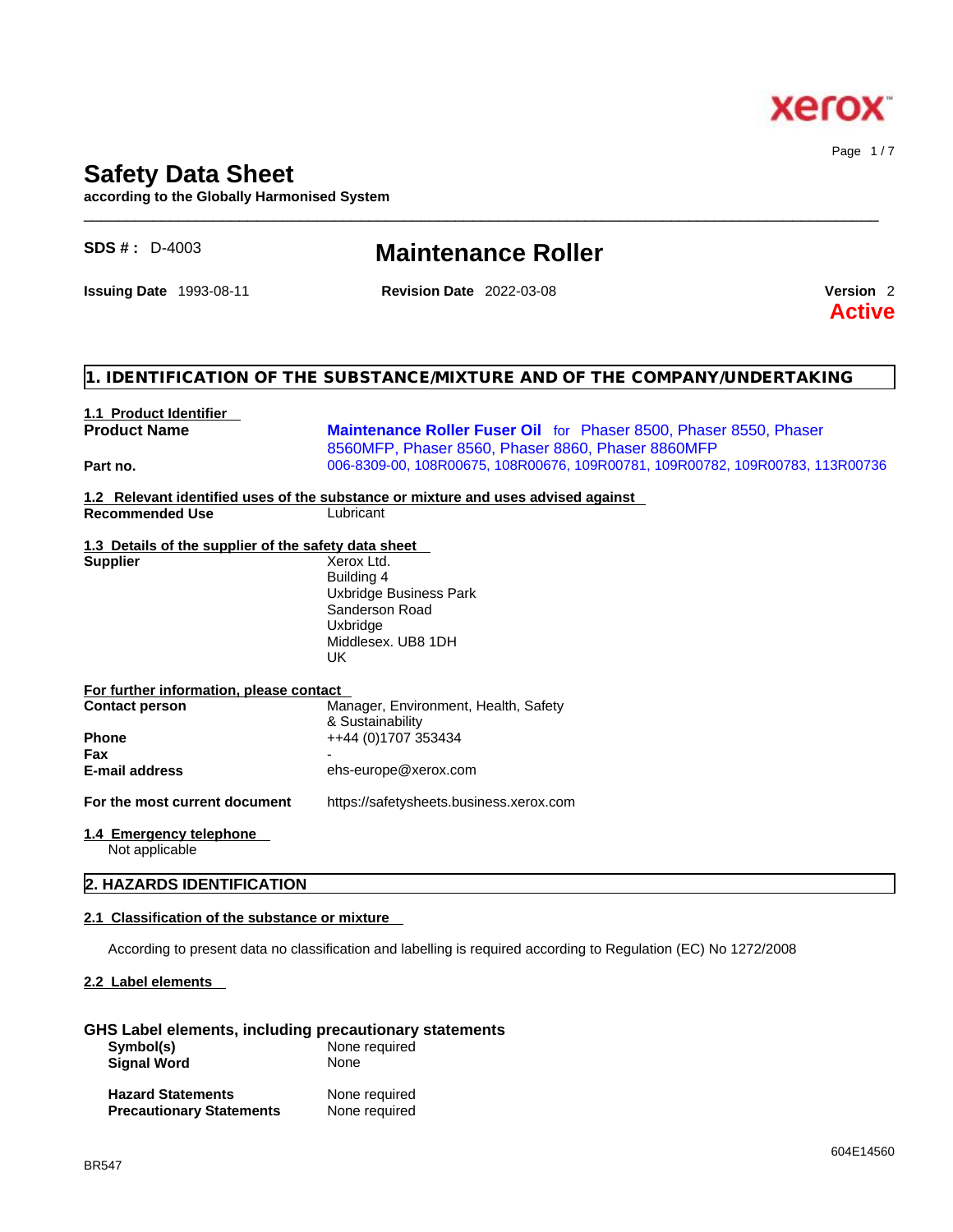

Page 2 / 7

 $\_$  ,  $\_$  ,  $\_$  ,  $\_$  ,  $\_$  ,  $\_$  ,  $\_$  ,  $\_$  ,  $\_$  ,  $\_$  ,  $\_$  ,  $\_$  ,  $\_$  ,  $\_$  ,  $\_$  ,  $\_$  ,  $\_$  ,  $\_$  ,  $\_$  ,  $\_$  ,  $\_$  ,  $\_$  ,  $\_$  ,  $\_$  ,  $\_$  ,  $\_$  ,  $\_$  ,  $\_$  ,  $\_$  ,  $\_$  ,  $\_$  ,  $\_$  ,  $\_$  ,  $\_$  ,  $\_$  ,  $\_$  ,  $\_$  ,

## **2.3 Other hazards**

No hazard expected under normal conditions of use

# **3. COMPOSITION/INFORMATION ON INGREDIENTS**

# **3.2 Mixtures**

| <b>Chemical Name</b>                      | Weight % | <b>CAS No.</b> | <b>EC-No</b> | <b>Classification (Reg.</b><br>1272/2008) | <b>Hazard Statements</b> |
|-------------------------------------------|----------|----------------|--------------|-------------------------------------------|--------------------------|
| Polv(dimethvlsiloxane)                    | >90      | Proprietary    | Listed       | $\sim$ $\sim$                             | $- -$                    |
| Organo-functional<br>polydimethylsiloxane | <10      | Proprietary    | Listed       | $\sim$                                    | $- -$                    |

#### **Note**

"--" indicates no classification or hazard statements apply.

# **4. FIRST AID MEASURES**

## **4.1 Description of first aid measures**

| <b>General advice</b> | IN CASE OF SERIOUS OR PERSISTENT CONDITIONS, CALL A DOCTOR OR<br>EMERGENCY MEDICAL CARE. |
|-----------------------|------------------------------------------------------------------------------------------|
| Eye contact           | Rinse thoroughly with plenty of water, also under the eyelids                            |
| <b>Skin contact</b>   | Wash skin with soap and water                                                            |
| <b>Inhalation</b>     | Not an expected route of exposure                                                        |
| Ingestion             | Not an expected route of exposure                                                        |

# **4.2 Most important symptoms and effects, both acute and delayed**

| Not an irritant                                                                                       |
|-------------------------------------------------------------------------------------------------------|
| Not expected to be an irritant                                                                        |
| Not an expected route of exposure                                                                     |
| Not an expected route of exposure                                                                     |
|                                                                                                       |
| No known effects under normal use conditions                                                          |
| May cause minimal irritation of respiratory passages on continuous exposure to high<br>concentrations |
|                                                                                                       |

# **4.3 Indication of immediate medical attention and special treatment needed**

**Notes to physician** Treat symptomatically

# **5. FIREFIGHTING MEASURES**

# **5.1 Extinguishing media**

**Suitable extinguishing media** Water spray, Foam, Carbon dioxide (CO2)

**Unsuitable extinguishing media** None

# **5.2 Special hazards arising from the substance or mixture**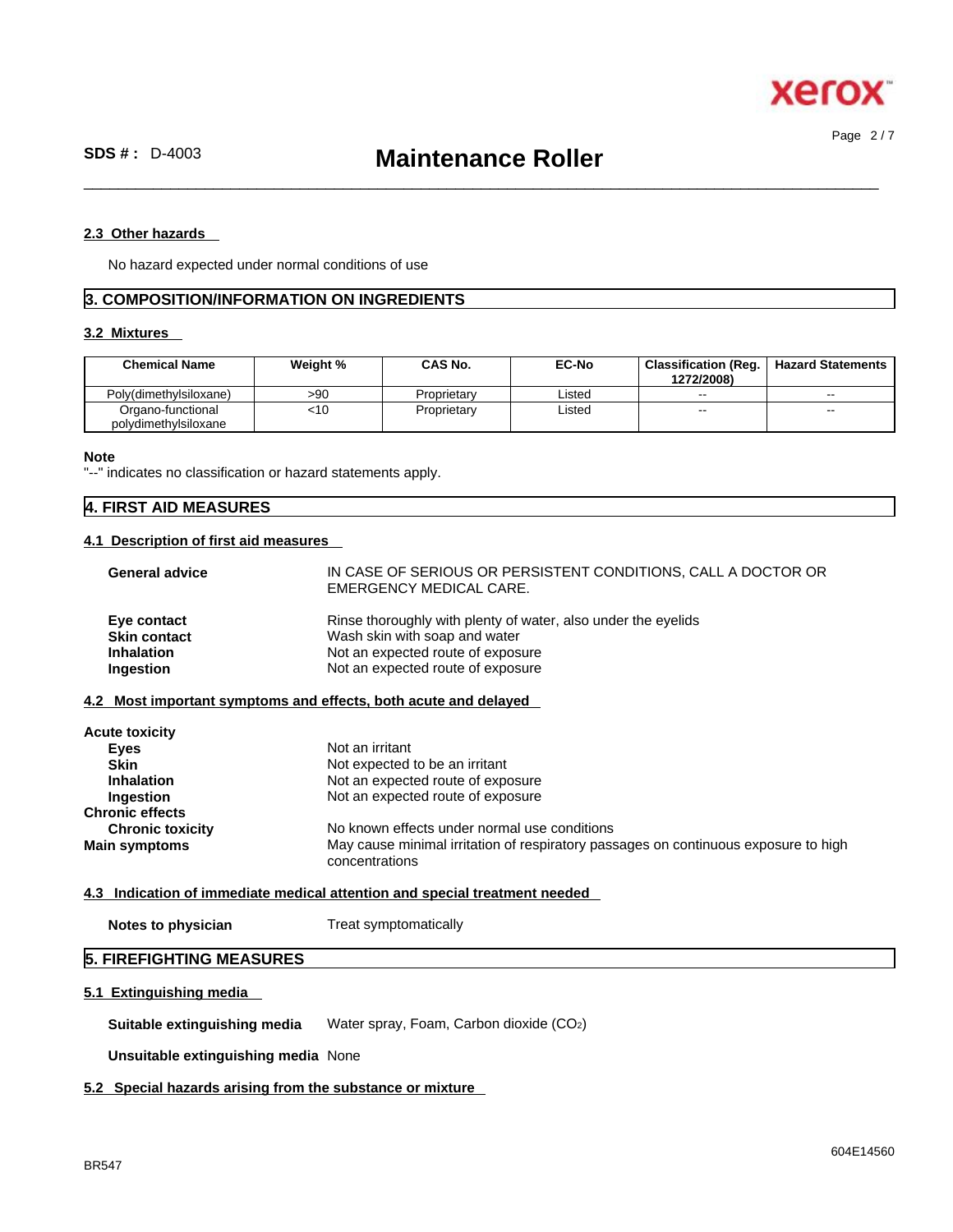

# **SDS # :** D-4003 **Maintenance Roller**

 $\_$  ,  $\_$  ,  $\_$  ,  $\_$  ,  $\_$  ,  $\_$  ,  $\_$  ,  $\_$  ,  $\_$  ,  $\_$  ,  $\_$  ,  $\_$  ,  $\_$  ,  $\_$  ,  $\_$  ,  $\_$  ,  $\_$  ,  $\_$  ,  $\_$  ,  $\_$  ,  $\_$  ,  $\_$  ,  $\_$  ,  $\_$  ,  $\_$  ,  $\_$  ,  $\_$  ,  $\_$  ,  $\_$  ,  $\_$  ,  $\_$  ,  $\_$  ,  $\_$  ,  $\_$  ,  $\_$  ,  $\_$  ,  $\_$  ,

### **Hazardous combustion products**

Thermal decomposition can lead to release of irritating gases and vapours

#### **5.3 Advice for fire-fighters**

Wear self contained breathing apparatus for fire fighting if necessary.

### **Other information**

| Flash point | > 300 °F    |
|-------------|-------------|
| Method      | <b>PMCC</b> |

### **6. ACCIDENTAL RELEASE MEASURES**

### **6.1 Personal precautions, protective equipment and emergency procedures**

None required for material as supplied

#### **6.2 Environmental precautions**

Prevent product from entering drains

### **6.3 Methods and material for containment and cleaning up**

**Methods for containment** Contain and collect spillage with non-combustible absorbent material, (e.g. sand, earth, diatomaceous earth, vermiculite) and place in container for disposal according to local / national regulations (see Section 13) **Methods for cleaning up** Soak up with inert absorbent material

## **6.4 Reference to other sections**

See section 12 for additional ecological information See Section 13 for additional information

# **7. HANDLING AND STORAGE**

### **7.1 Precautions for safe handling**

When using, do not eat, drink or smoke, For personal protection see section 8

**Hygiene measures** Handle in accordance with good industrial hygiene and safety practice

# **7.2 Conditions for safe storage, including any incompatibilities**

Keep containers tightly closed in a dry, cool and well-ventilated place

# **7.3 Specific end uses**

Lubricant

# **8. EXPOSURE CONTROLS/PERSONAL PROTECTION**

## **8.1 Control parameters**

**Exposure Limits** Contains no substances with occupational exposure limit values.

Page 3 / 7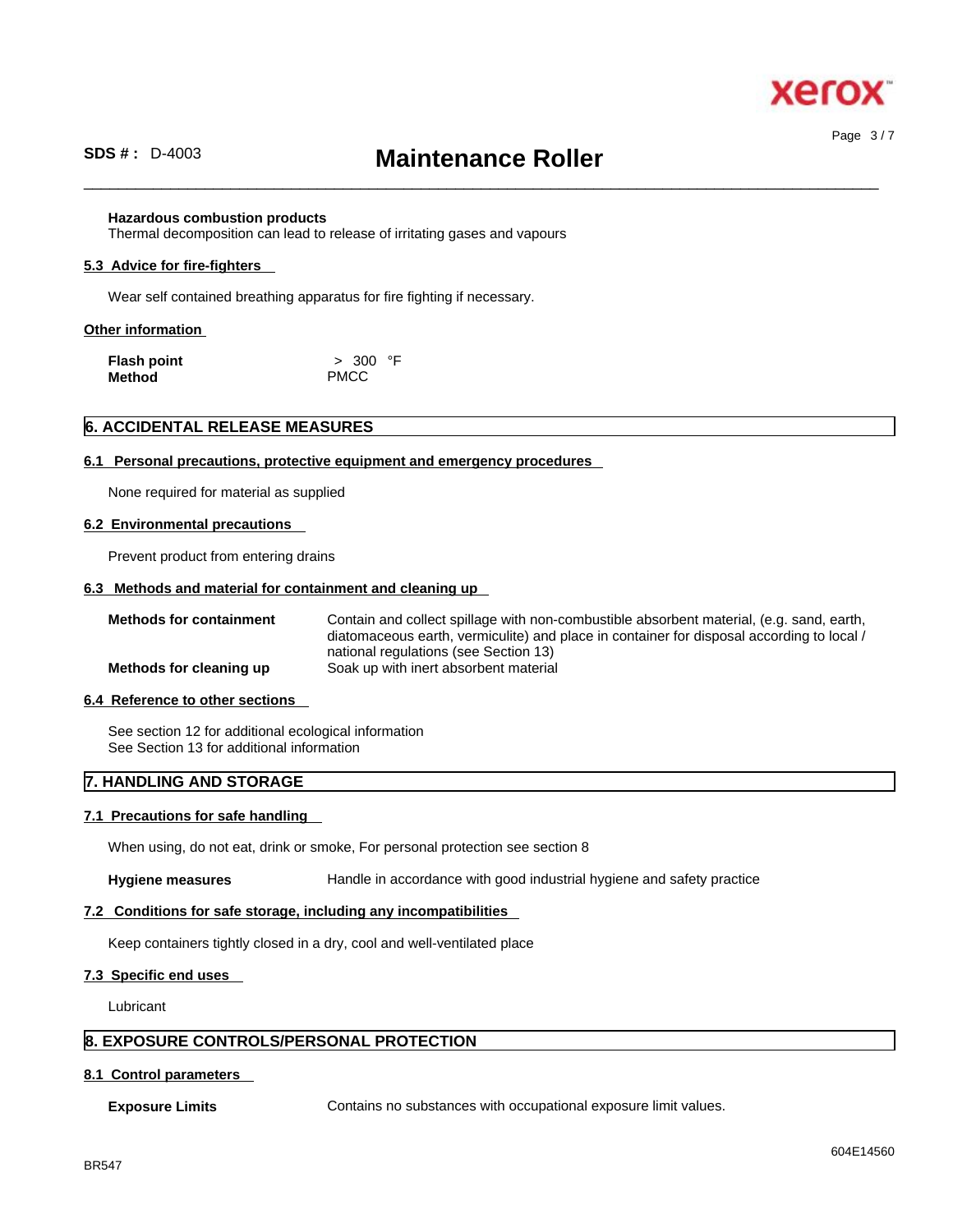

# **SDS # :** D-4003 **Maintenance Roller**

 $\_$  ,  $\_$  ,  $\_$  ,  $\_$  ,  $\_$  ,  $\_$  ,  $\_$  ,  $\_$  ,  $\_$  ,  $\_$  ,  $\_$  ,  $\_$  ,  $\_$  ,  $\_$  ,  $\_$  ,  $\_$  ,  $\_$  ,  $\_$  ,  $\_$  ,  $\_$  ,  $\_$  ,  $\_$  ,  $\_$  ,  $\_$  ,  $\_$  ,  $\_$  ,  $\_$  ,  $\_$  ,  $\_$  ,  $\_$  ,  $\_$  ,  $\_$  ,  $\_$  ,  $\_$  ,  $\_$  ,  $\_$  ,  $\_$  ,

Page 4 / 7

## **8.2 Exposure controls**

| <b>Engineering measures</b>                                                                                       | Ensure adequate ventilation, especially in confined areas                                                                                                          |  |
|-------------------------------------------------------------------------------------------------------------------|--------------------------------------------------------------------------------------------------------------------------------------------------------------------|--|
|                                                                                                                   | Individual protection measures, such as personal protective equipment (PPE)                                                                                        |  |
| <b>Eye/face protection</b><br><b>Hand protection</b><br>Skin and body protection<br><b>Respiratory protection</b> | No special protective equipment required<br>Protective gloves, Polyvinylchloride.<br>No special protective equipment required<br>None under normal use conditions. |  |
| <b>Environmental Exposure Controls</b><br><b>Environmental Exposure</b>                                           | Prevent product from entering drains                                                                                                                               |  |

# **Controls**

# **9. PHYSICAL AND CHEMICAL PROPERTIES**

# **9.1 Information on basic physical and chemical properties**

| Appearance<br><b>Physical state</b><br>рH                                                                                                                                                                                 | Clear<br>Liquid<br>Not applicable                                                                                                                                   | Odour<br>Colour | Slight<br>Colourless |
|---------------------------------------------------------------------------------------------------------------------------------------------------------------------------------------------------------------------------|---------------------------------------------------------------------------------------------------------------------------------------------------------------------|-----------------|----------------------|
| > 300 °F<br><b>Flash point</b>                                                                                                                                                                                            |                                                                                                                                                                     | <b>Method</b>   | <b>PMCC</b>          |
| <b>Melting / Freezing Point</b><br><b>Boiling point/boiling range</b><br><b>Softening point</b>                                                                                                                           | Not applicable<br>Not applicable<br>Not applicable                                                                                                                  |                 |                      |
| <b>Evaporation rate</b><br><b>Volatility</b><br><b>Flammability</b><br><b>Flammability Limits in Air</b>                                                                                                                  | $<$ 1 (n-butylacetate = 1)<br><1% (Wt.) N.A.% (Vol.)<br>Not flammable<br>Not applicable                                                                             |                 |                      |
| <b>Explosive Limits</b>                                                                                                                                                                                                   | No data available                                                                                                                                                   |                 |                      |
| Vapour pressure<br><b>Vapour density</b><br><b>Specific gravity</b><br><b>Water solubility</b><br><b>Partition coefficient</b><br><b>Autoignition temperature</b><br><b>Decomposition temperature</b><br><b>Viscosity</b> | 20 mmHg @ <0.12 °C<br>Not determined<br>$0.96$ (water - 1)<br>Insoluble<br>No information available<br>Not applicable<br>Not determined<br>No information available |                 |                      |
| <b>Explosive properties</b><br><b>Oxidising properties</b><br>9.2 Other information                                                                                                                                       | Not explosive<br>Not applicable                                                                                                                                     |                 |                      |

None

# **10. STABILITY AND REACTIVITY**

## **10.1 Reactivity**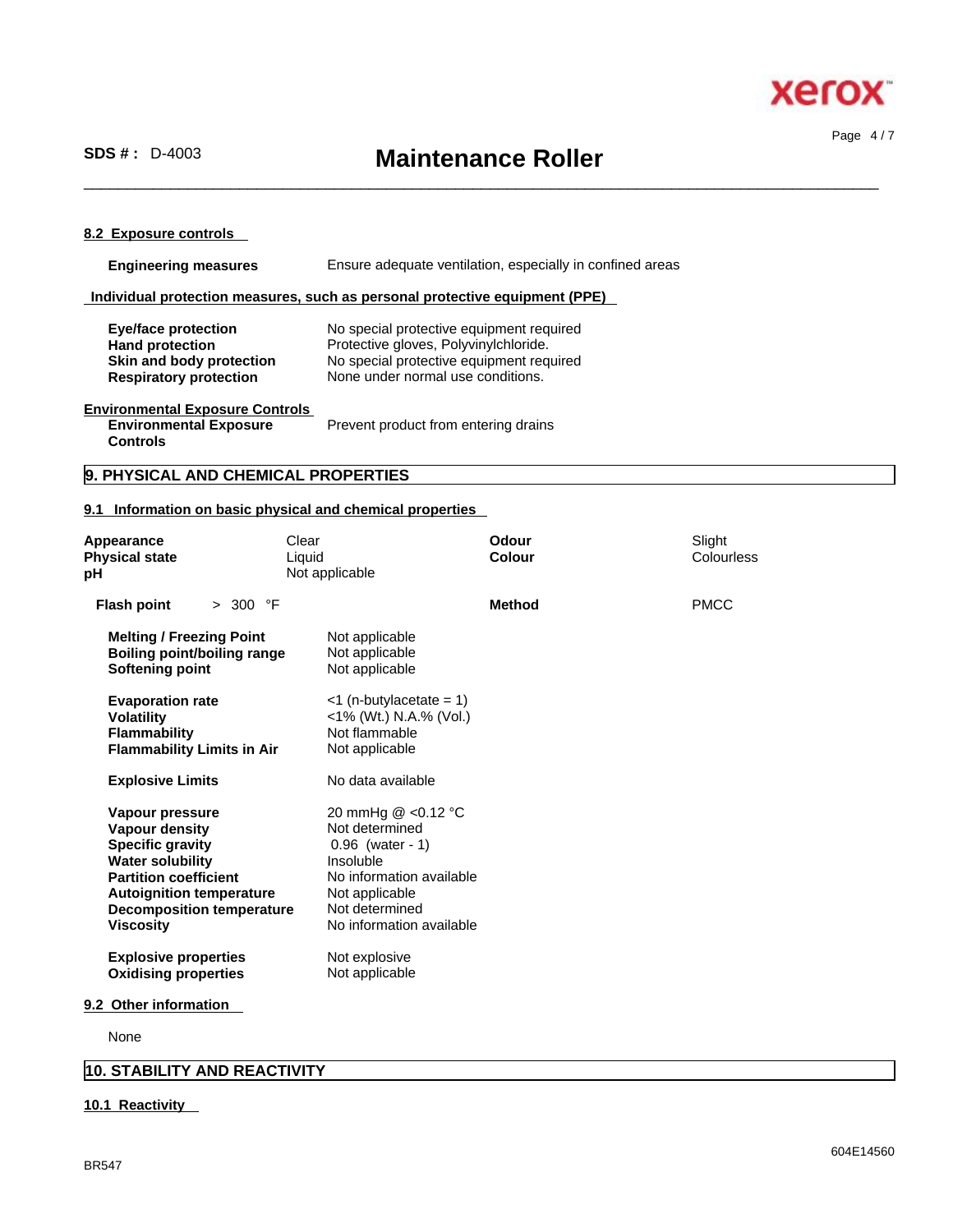

Page 5 / 7

# **SDS # :** D-4003 **Maintenance Roller**

 $\_$  ,  $\_$  ,  $\_$  ,  $\_$  ,  $\_$  ,  $\_$  ,  $\_$  ,  $\_$  ,  $\_$  ,  $\_$  ,  $\_$  ,  $\_$  ,  $\_$  ,  $\_$  ,  $\_$  ,  $\_$  ,  $\_$  ,  $\_$  ,  $\_$  ,  $\_$  ,  $\_$  ,  $\_$  ,  $\_$  ,  $\_$  ,  $\_$  ,  $\_$  ,  $\_$  ,  $\_$  ,  $\_$  ,  $\_$  ,  $\_$  ,  $\_$  ,  $\_$  ,  $\_$  ,  $\_$  ,  $\_$  ,  $\_$  ,

No dangerous reaction known under conditions of normal use

### **10.2 Chemical stability**

Stable

### **10.3 Possibility of hazardous reactions**

| <b>Hazardous reactions</b> | None under normal processing            |
|----------------------------|-----------------------------------------|
| Hazardous polymerisation   | Hazardous polymerisation does not occur |

## **10.4 Conditions to avoid**

Keep away from open flames, hot surfaces and sources of ignition

#### **10.5 Incompatible Materials**

None known based on information supplied

### **10.6 Hazardous decomposition products**

Carbon dioxide (CO2), Silicon dioxide, Incomplete combustion and thermolysis produces potentially toxic gases such as carbon monoxide and carbon dioxide, and, Formaldehyde

# **11. TOXICOLOGICAL INFORMATION**

### **11.1 Information on hazard classes as defined in Regulation (EC) No 1272/2008**

| Acute toxicity         |                                         |
|------------------------|-----------------------------------------|
| Product Information    | $\cdot$                                 |
| <b>Irritation</b>      | Not expected to be an irritant          |
| Oral LD50              | 4.2 ml/kg (rat) Practically non-toxic   |
| Dermal LD50            | > 3 g/kg (rabbit) Practically non-toxic |
| <b>LC50 Inhalation</b> | Not determined                          |
|                        |                                         |

*Component Information* 

| <b>Chemical Name</b>         | <b>D50</b><br>Oral                                                  | <b>D50</b><br>Dermal | <b>LC50 Inhalation</b> |
|------------------------------|---------------------------------------------------------------------|----------------------|------------------------|
| Polv(dimeth'<br>าvisiloxane) | Rat<br>$\overline{\phantom{a}}$<br>a/ka<br>Rat<br>a/ko<br>__<br>. . | Rabbit<br>g/kg       |                        |

## **Chronic toxicity**

| Carcinogenicity             | Not classifiable as a human carcinogen |  |
|-----------------------------|----------------------------------------|--|
| Other toxic effects         |                                        |  |
| <b>Sensitisation</b>        | Not a sensitizer                       |  |
| <b>Mutagenic effects</b>    | Not mutagenic in AMES Test             |  |
| <b>Target organ effects</b> | No information available               |  |
| <b>Aspiration Hazard</b>    | Not applicable                         |  |

### **Information on other hazards**

**Endocrine disrupting properties** This product does not contain any known or suspected endocrine disruptors

# **12. ECOLOGICAL INFORMATION**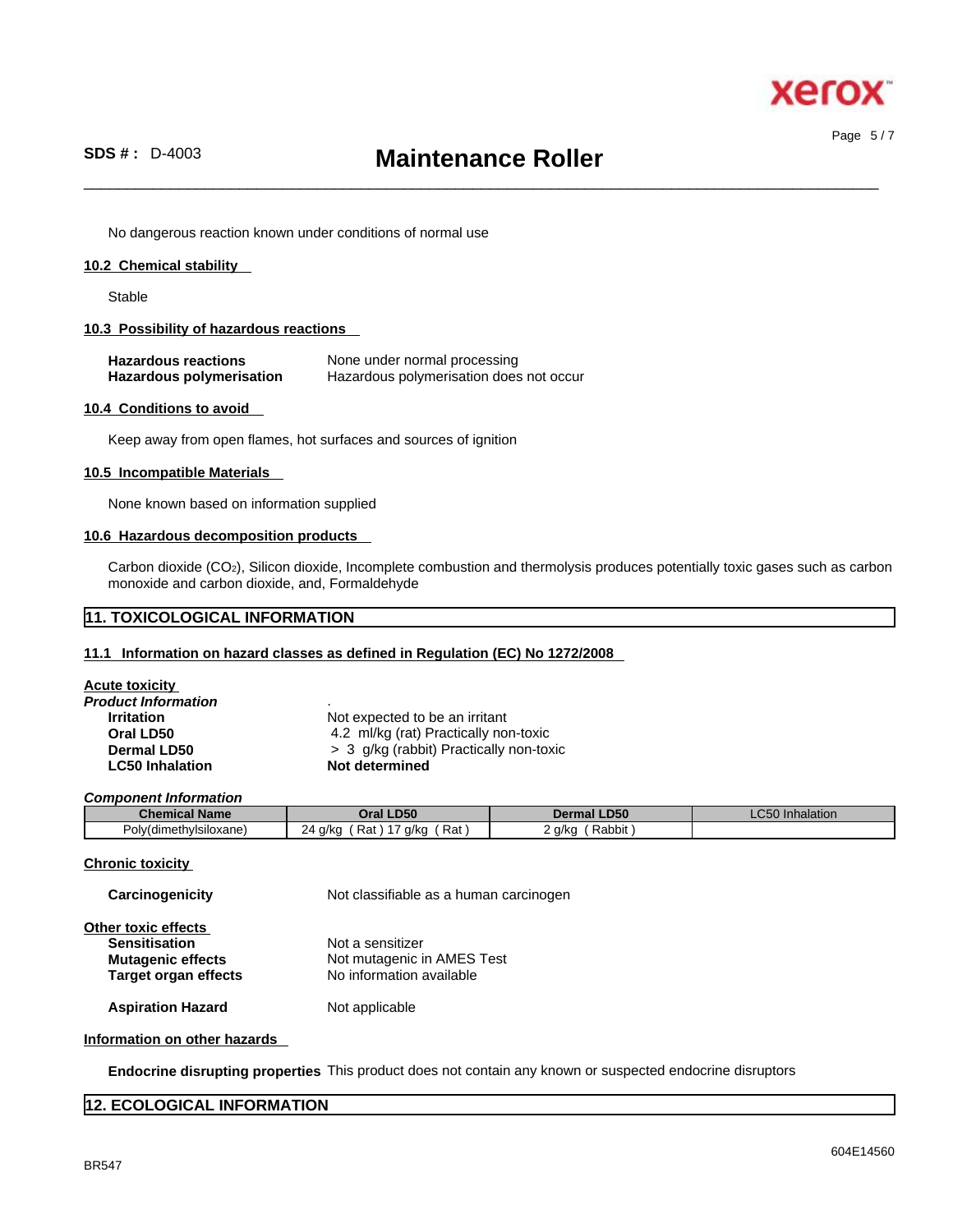

Page 6 / 7

 $\_$  ,  $\_$  ,  $\_$  ,  $\_$  ,  $\_$  ,  $\_$  ,  $\_$  ,  $\_$  ,  $\_$  ,  $\_$  ,  $\_$  ,  $\_$  ,  $\_$  ,  $\_$  ,  $\_$  ,  $\_$  ,  $\_$  ,  $\_$  ,  $\_$  ,  $\_$  ,  $\_$  ,  $\_$  ,  $\_$  ,  $\_$  ,  $\_$  ,  $\_$  ,  $\_$  ,  $\_$  ,  $\_$  ,  $\_$  ,  $\_$  ,  $\_$  ,  $\_$  ,  $\_$  ,  $\_$  ,  $\_$  ,  $\_$  ,

# **12.1 Toxicity**

On available data, the mixture / preparation is not harmful to aquatic life

### **12.2 Persistence and degradability**

Not readily biodegradable

### **12.3 Bioaccumulative potential**

Bioaccumulation is unlikely

### **12.4 Mobility in soil**

Insoluble in water

### **12.5 Results of PBT and vPvB assessment**

Not a PBT according to REACH Annex XIII

### **12.6 Endocrine disrupting properties**

This product does not contain any known or suspected endocrine disruptors

### **12.7 Other adverse effects**

No information available

# **13. DISPOSAL CONSIDERATIONS 13.1 Waste treatment methods Waste Disposal Method** No special precautions are needed in handling this material **EWC Waste Disposal No.** 06 08 99 **Other information** Although toner is not an aquatic toxin, microplastics may be a physical hazard to aquatic life and should not be allowed to enter drains, sewers, or waterways.

# **14. TRANSPORT INFORMATION**

### **14.1 UN/ID No**

Not regulated

### **14.2 Proper shipping name**

Not regulated

### **14.3 Transport hazard class(es)**

Not classified

## **14.4 Packing Group**